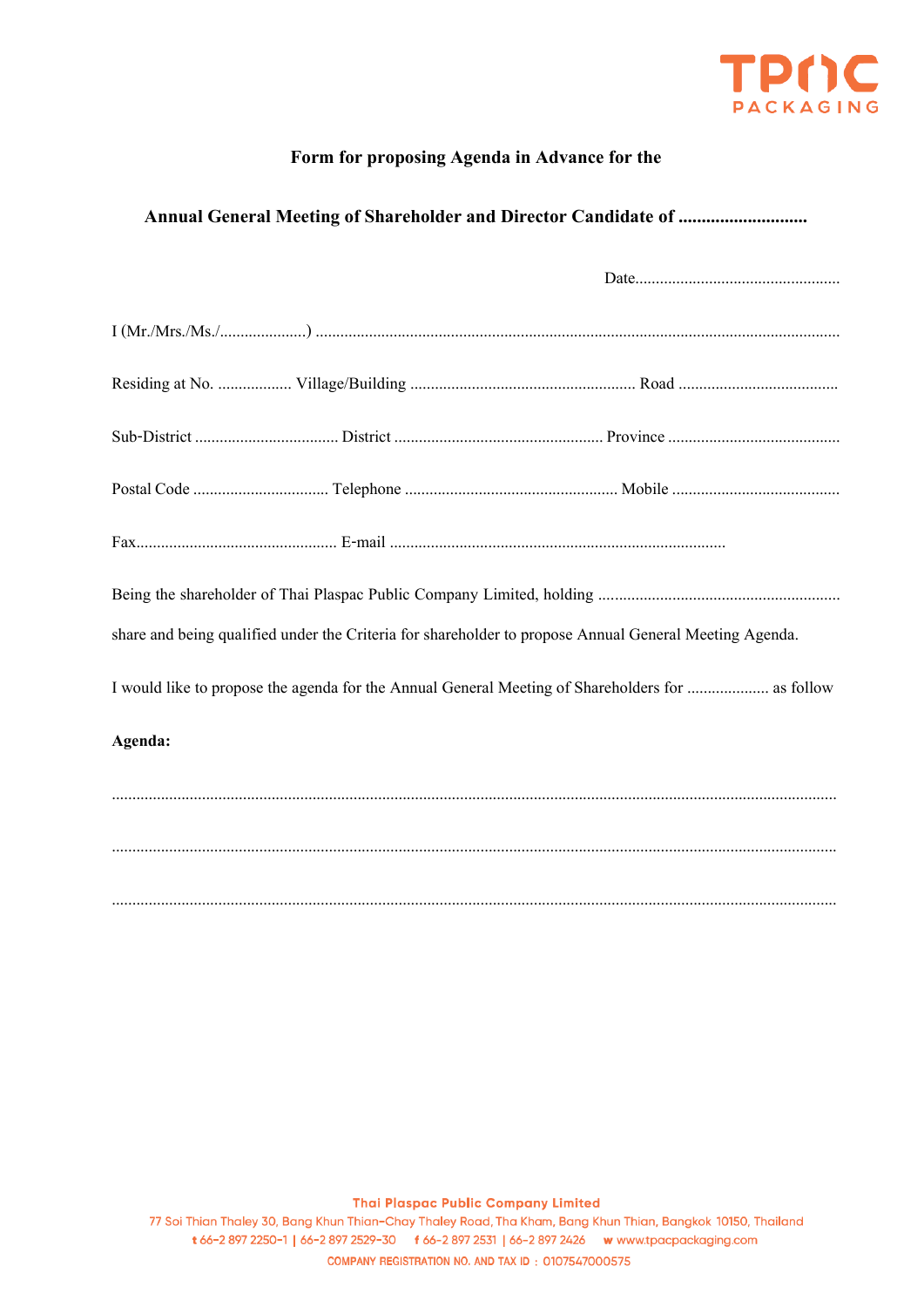

## **Purpose / Reason**

| <b>Proposing Director Candidate</b>                                                                            |
|----------------------------------------------------------------------------------------------------------------|
|                                                                                                                |
| to be nominate as a director for AGM of  The Candidate has signed below as evidence of consent                 |
| and the curriculum vitae of the nominee along with other supporting documents have been enclosed and certified |
|                                                                                                                |
| Reason:                                                                                                        |
|                                                                                                                |
|                                                                                                                |
|                                                                                                                |
|                                                                                                                |
| Other supporting documents (if any) have been enclosed and certified true copy at every page, totaling         |

page(s).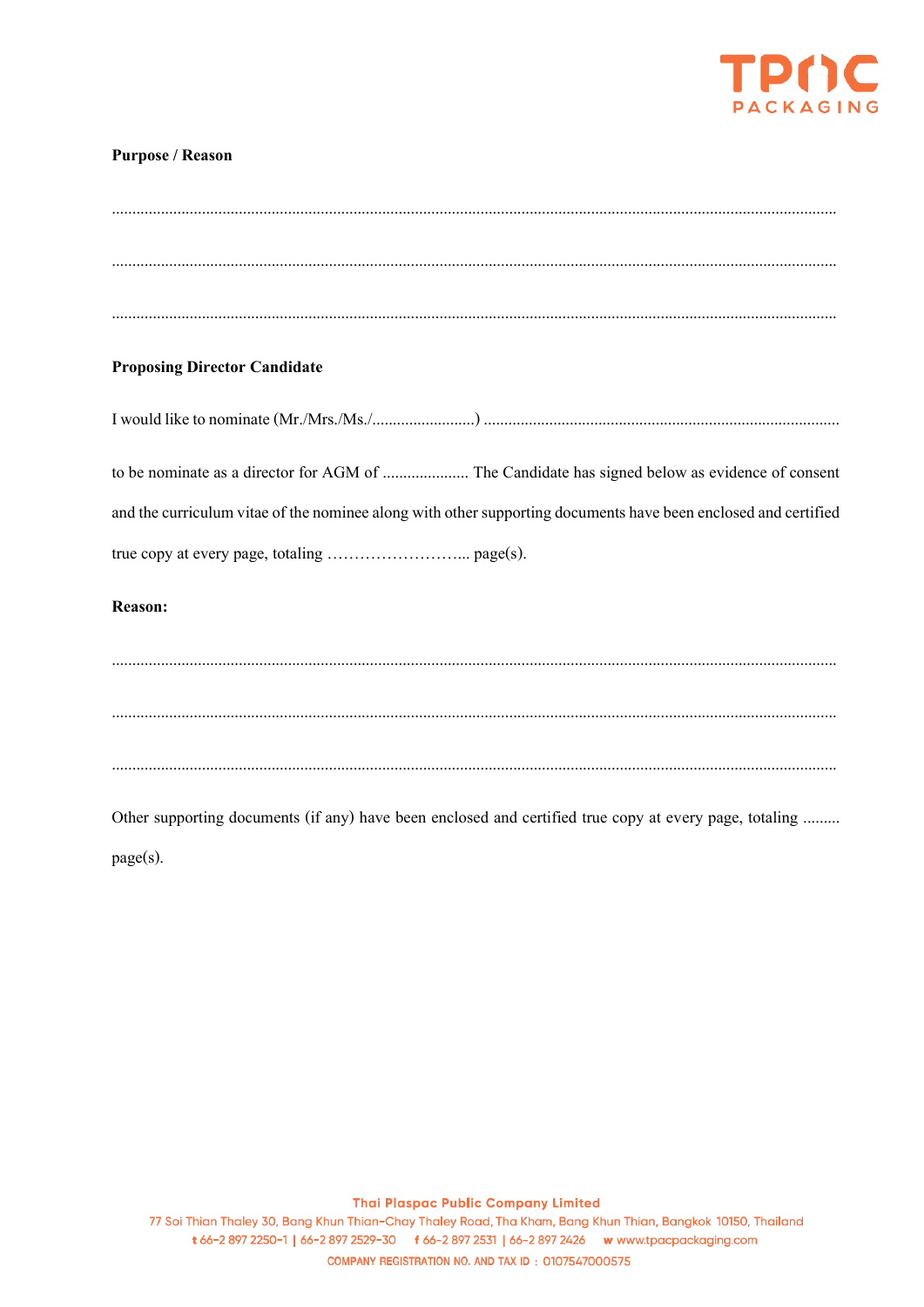

#### **I attached the following evidences:**

|     | In case of Juristic Person                                                    | In case of Natural Person                        |
|-----|-------------------------------------------------------------------------------|--------------------------------------------------|
|     | Copy of Affidavit, ID card/Passport of the                                    | Copy of ID Card/Passport certified true copy     |
|     | authorized director(s) signing this Form                                      |                                                  |
|     | certified true copy                                                           |                                                  |
| l I | Evidence of shareholding issued by securities $\begin{bmatrix} \end{bmatrix}$ | of shareholding<br>Evidence<br>issued<br>by      |
|     | companies or other evidence issued by Thai                                    | securities<br>companies or other evidence issued |
|     | Limited<br>Securities<br>Company<br>Depositary                                | by Thai Securities Depositary Company<br>Limited |
|     | (TSD)                                                                         | (TSD                                             |

I hereby certify that all the information written in this Form and other supporting documents are true and correct to the best of my knowledge.

Signed .....................................................................

(...................................................................)

Shareholder

Date ..............................................................

**Remark:** TPAC will not consider the Shareholder's proposal if the information provided is incomplete, Incorrect or the proposing Shareholder cannot be contacted or is not qualified under the Criteria for Shareholders to propose Annual General Meeting of Shareholders Agenda

**Thai Plaspac Public Company Limited**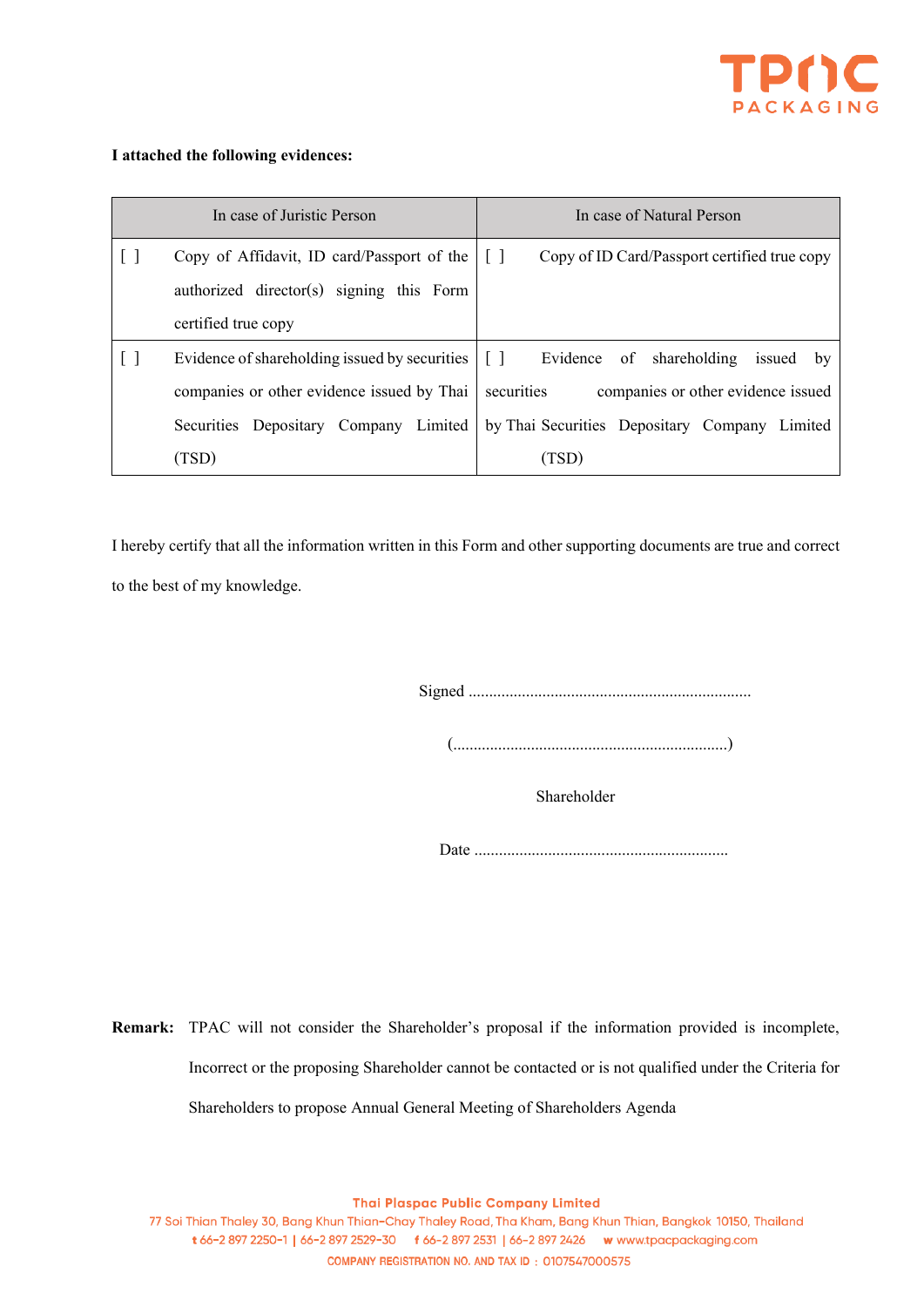

# Form for proposing Director Nominee for Thai Plaspac Public Company Limited's

Photo

| <b>Marriage Status</b> |
|------------------------|
|                        |

**Thai Plaspac Public Company Limited**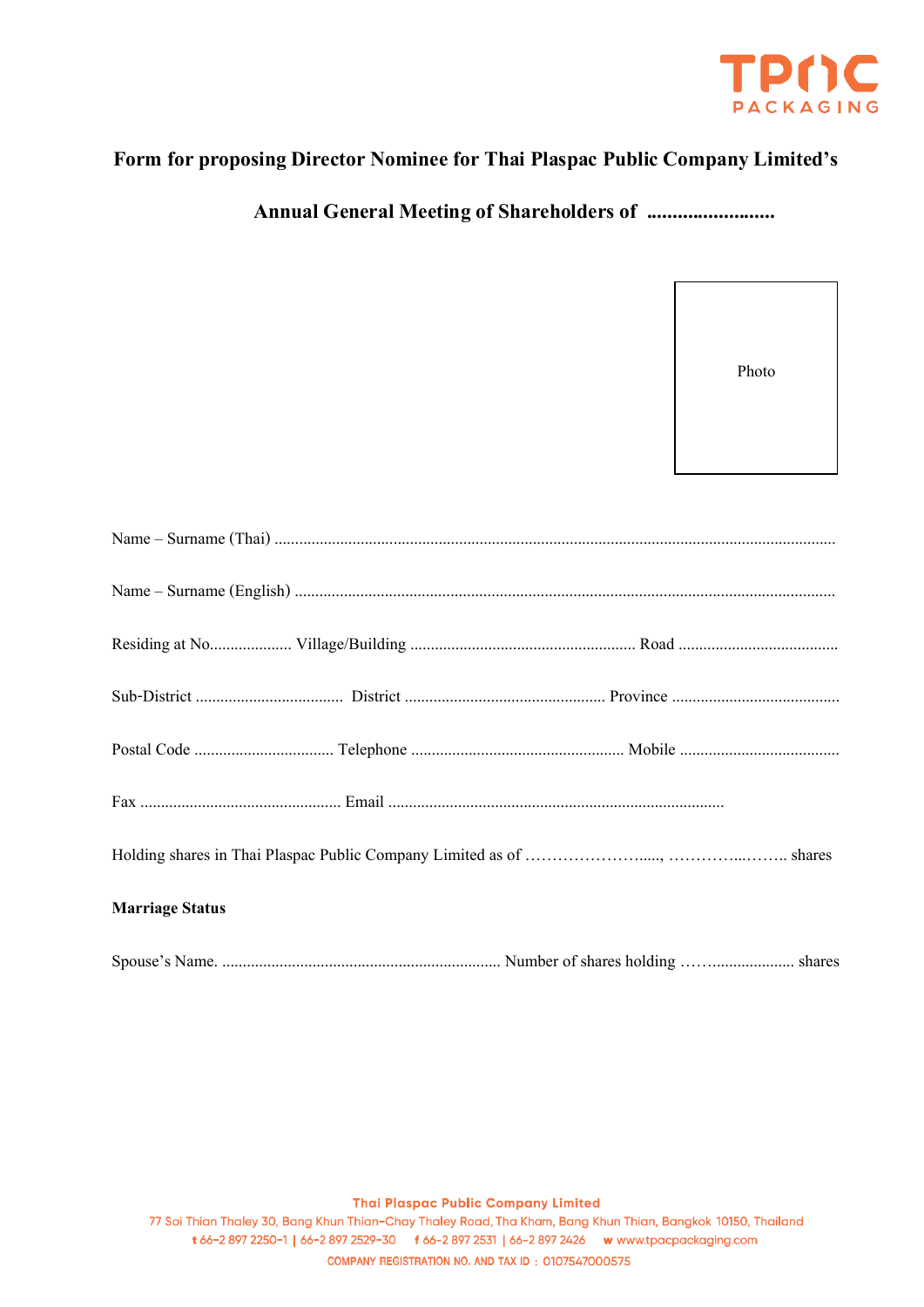

#### Number of Children ................

## Educational Background (Please enclosed copy of academic qualifications/certificates)

| Institution | Degree or Major Subject | Year of Graduation |
|-------------|-------------------------|--------------------|
|             |                         |                    |
|             |                         |                    |
|             |                         |                    |
|             |                         |                    |

## **Director Training Program**

| ourse | 'nstitution | Year Attended |
|-------|-------------|---------------|
|       |             |               |
|       |             |               |
|       |             |               |
|       |             |               |
|       |             |               |
|       |             |               |

**Thai Plaspac Public Company Limited**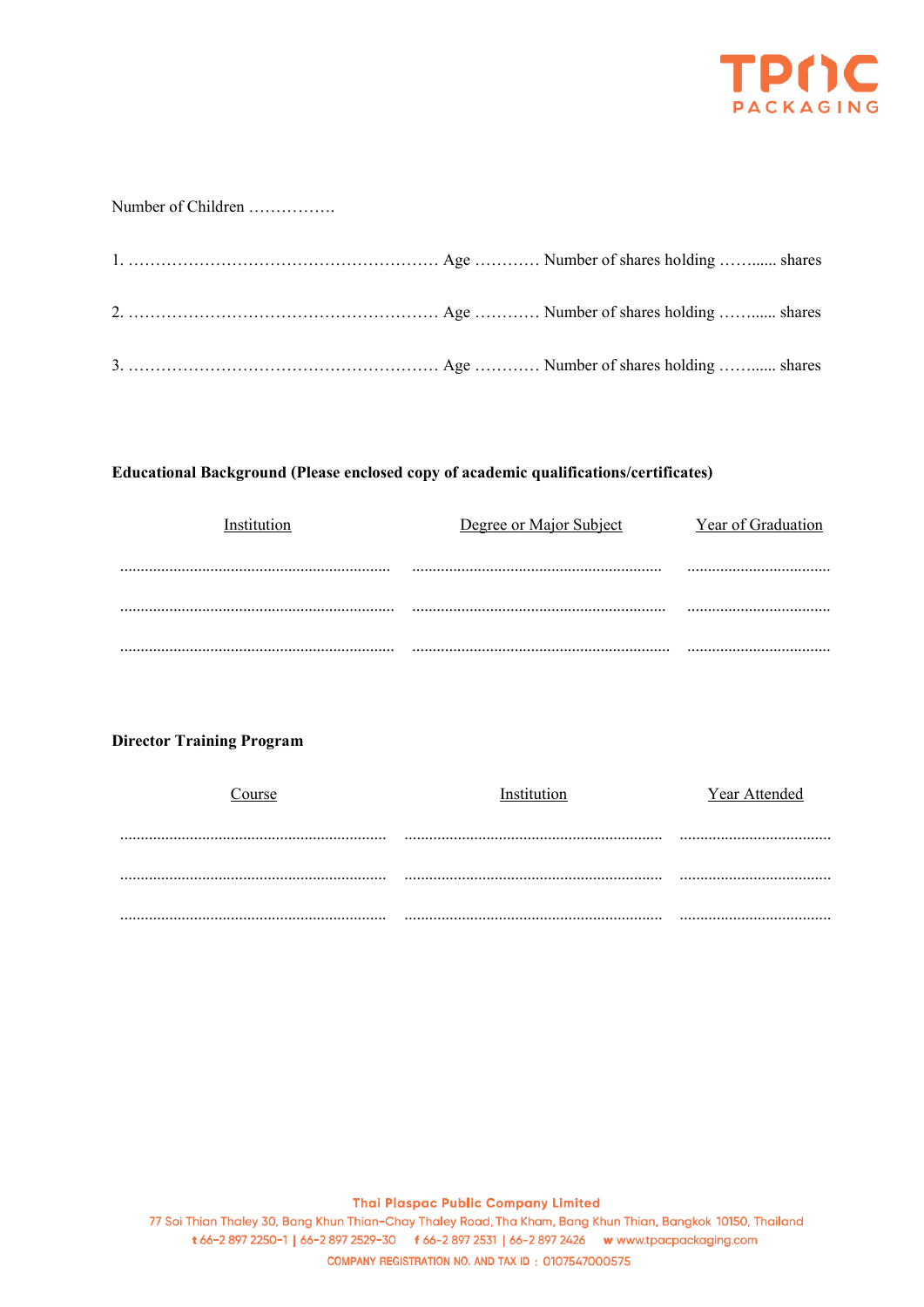

#### **Working Experience**

| Institution/Company | <b>Business Type</b> | Position | Year |
|---------------------|----------------------|----------|------|
|                     |                      |          |      |
|                     |                      |          |      |
|                     |                      |          |      |

# Having Direct or indirect connected transaction with Thai Plaspac Public Company Limited,

subsidiaries, affiliates or joint/associated companies such as shareholding, being a partner to a partnership or a director in company which is engaged in a business of the same nature as and which is significantly competitive to that of the Company (Please describe in details)